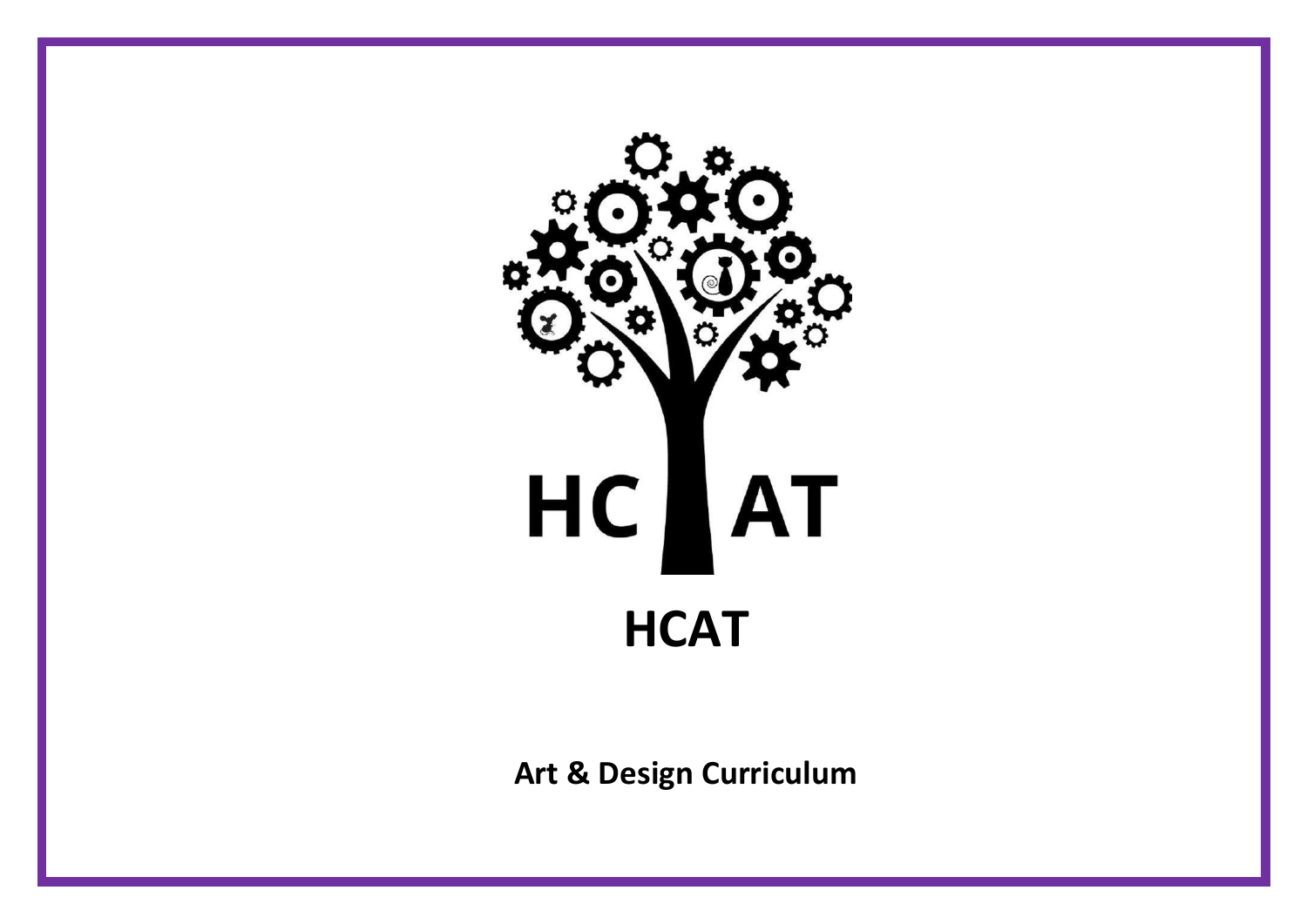## **Purpose of study**

Art, craft and design embody some of the highest forms of human creativity. A high-quality art and design education should engage, inspire and challenge pupils, equipping them with the knowledge and skills to experiment, invent and create their own works of art, craft and design. As pupils progress, they should be able to think critically and develop a more rigorous understanding of art and design. They should also know how art and design both reflect and shape our history, and contribute to the culture, creativity and wealth of our nation.

#### **Aims**

The National Curriculum for art and design aims to ensure that all pupils:

- Produce creative work, exploring their ideas and recording their experiences
- Become proficient in drawing, painting, sculpture and other art, craft and design techniques
- Evaluate and analyse creative works using the language of art, craft and design
- Know about great artists, craft makers and designers, and understand the historical and cultural development of their art forms.

## **Subject content**

#### **Key stage 1**

Pupils should be taught:

- To use a range of materials creatively to design and make products
- To use drawing, painting and sculpture to develop and share their ideas, experiences and imagination
- To develop a wide range of art and design techniques in using colour, pattern, texture, line, shape, form and space
- About the work of a range of artists, craft makers and designers, describing the differences and similarities between different practices and disciplines, and making links to their own work.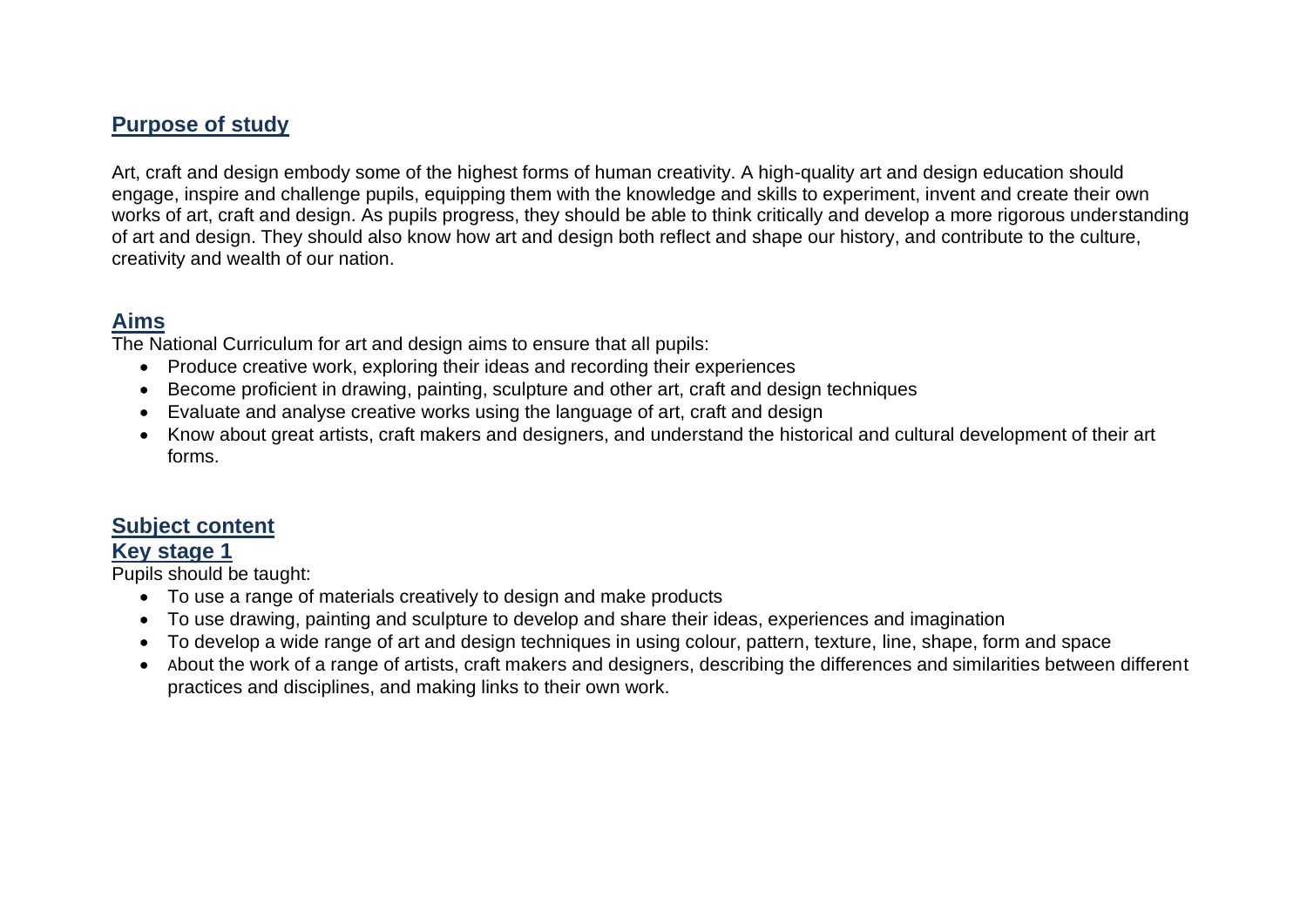# **Key stage 2**

Pupils should be taught to develop their techniques, including their control and their use of materials, with creativity, experimentation and an increasing awareness of different kinds of art, craft and design. Pupils should be taught:

- To create sketch books to record their observations and use them to review and revisit ideas
- To improve their mastery of art and design techniques, including drawing, painting and sculpture with a range of materials [for example, pencil, charcoal, paint, clay]
- About great artists, architects and designers in history.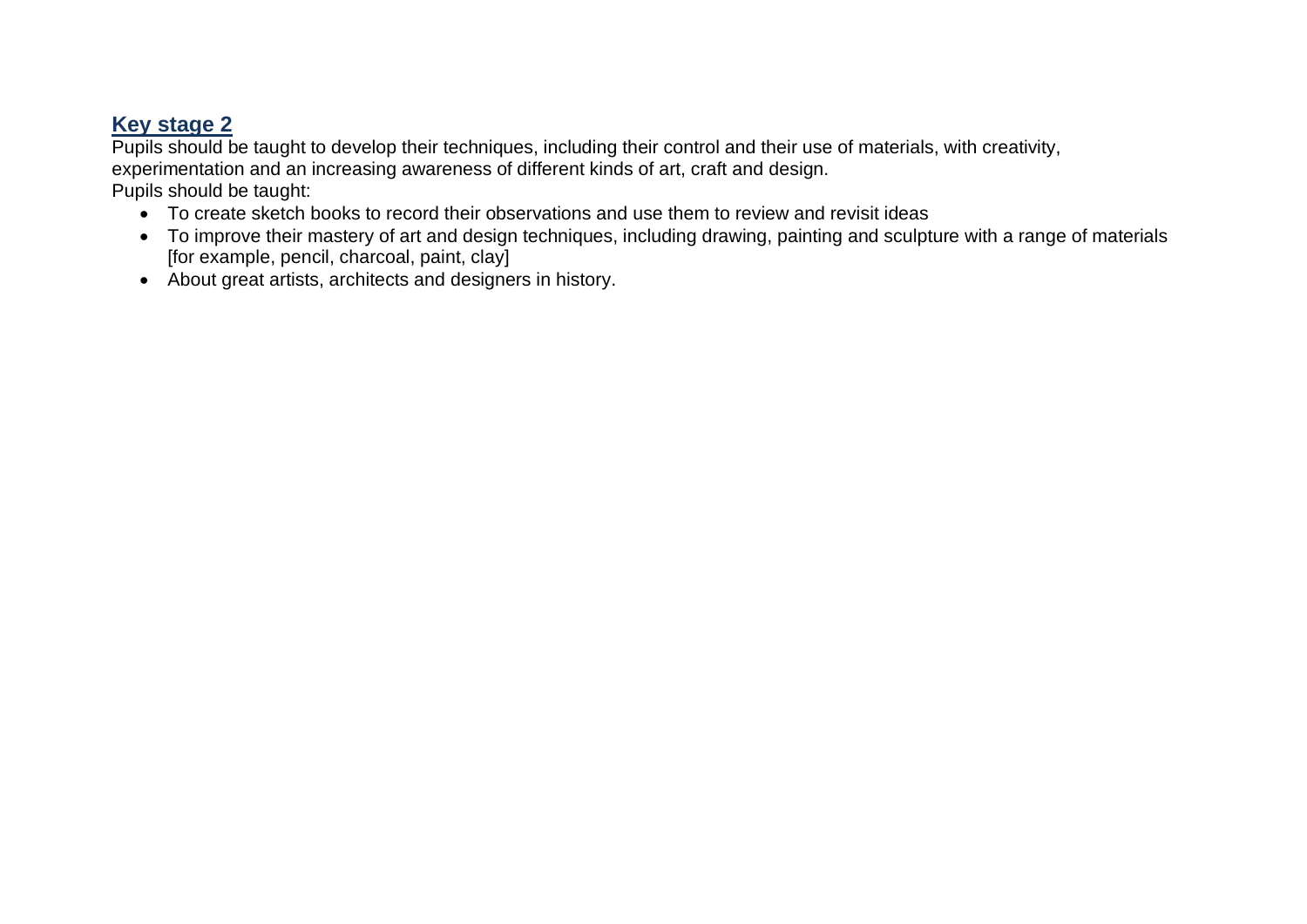# EYFS Year 1 Year 2 Year<sub>3</sub> Year 4 Year 5 Year 6

|                                                                                                      | <b>Transition</b>                                                                                                             | LKS1                                                                                                                                                                                                         | UKS1                                                                                                                                                                                                                                                                                                                              | LKS2                                                                                                                                                                                                                                        | UKS2                                                                                                                                                                                                                                                                                                                                                               |
|------------------------------------------------------------------------------------------------------|-------------------------------------------------------------------------------------------------------------------------------|--------------------------------------------------------------------------------------------------------------------------------------------------------------------------------------------------------------|-----------------------------------------------------------------------------------------------------------------------------------------------------------------------------------------------------------------------------------------------------------------------------------------------------------------------------------|---------------------------------------------------------------------------------------------------------------------------------------------------------------------------------------------------------------------------------------------|--------------------------------------------------------------------------------------------------------------------------------------------------------------------------------------------------------------------------------------------------------------------------------------------------------------------------------------------------------------------|
| <b>All Media</b>                                                                                     |                                                                                                                               |                                                                                                                                                                                                              |                                                                                                                                                                                                                                                                                                                                   |                                                                                                                                                                                                                                             |                                                                                                                                                                                                                                                                                                                                                                    |
| Children respond to and<br>explore ideas.<br><b>INCERTS - A &amp; B</b>                              | I respond to ideas and<br>starting points (e.g.<br>stories, rhymes, objects,<br>the natural world)                            | I know how to explore ideas from my<br>imagination or from real starting points.<br>Start to record simple media<br>explorations in a sketchbook.                                                            | I explore ideas and collect visual and other<br>information for my work<br>Use a sketchbook to plan and develop<br>simple ideas, to continue to store<br>information on colour mixing, the colour<br>wheel and colour spectrums, make simple<br>informed choices in media and collect<br>textures, patterns to inform other work. | Use sketchbooks to collect and record<br>visual information from different<br>sources as well as planning, trying out<br>ideas, plan colours and collect source<br>material for future work.                                                | Use sketchbooks to collect and<br>record visual information from<br>different sources as well as<br>planning and colleting source<br>material. Adapt their work<br>according to their views and<br>describe how they might develop<br>it further. Annotate work in<br>sketchbook.<br>I use these ideas in developing<br>my work, taking account of the<br>purpose. |
| Children describe what they<br>think or feel about their own<br>and others work.<br><b>INCERTS B</b> | Describe what I think<br>about my own and<br>others work                                                                      | Comment on strengths and next steps<br>to improve my own and others work.                                                                                                                                    | Comment on specific methods which have<br>been used within my own and others work.<br>Discuss the impact the methods have on the<br>piece of work linked to the context of the<br>lesson.                                                                                                                                         | I make comments on the ideas,<br>methods and approaches used in my<br>own and others' work, relating these to<br>the context in which the work was<br>made<br>I adapt and refine my work to reflect<br>the purpose and meaning of the work. | I analyse and comment on ideas,<br>methods and approaches used in<br>my own and others' work,<br>relating these to its context                                                                                                                                                                                                                                     |
| Children will be observing and<br>recording in sketchbooks.<br><b>INCERTS F</b>                      |                                                                                                                               |                                                                                                                                                                                                              |                                                                                                                                                                                                                                                                                                                                   | I am beginning to use a sketch book to<br>record my observations.<br>I use my sketch book to record first<br>hand observations.                                                                                                             | I am using a sketch book to<br>record my observation and<br>recording them to show<br>progression in my work.<br>I use my sketch book to record<br>first hand observations and show<br>progression in techniques and<br>review them.                                                                                                                               |
| Children know about the work<br>of great artists.<br><b>INCERTS - D</b>                              | I know how to identify<br>the work of a range of<br>artists, craft makers and<br>designers, and makes<br>links to my own work | Explore the work of a range of artists,<br>craft makers and designers, describing<br>the differences and similarities between<br>different practices and disciplines, and<br>making links to their own work. | Explore the work of a range of artists, craft<br>makers and designers, describing the<br>differences and similarities between<br>different practices and disciplines, and<br>making links to their own work                                                                                                                       | Begin to explore a range of great artists,<br>architects and designers in history.                                                                                                                                                          | Identify artists who have worked<br>in a similar way to their own<br>work.<br>Explore a range of great artists,<br>architects and designers in<br>history.                                                                                                                                                                                                         |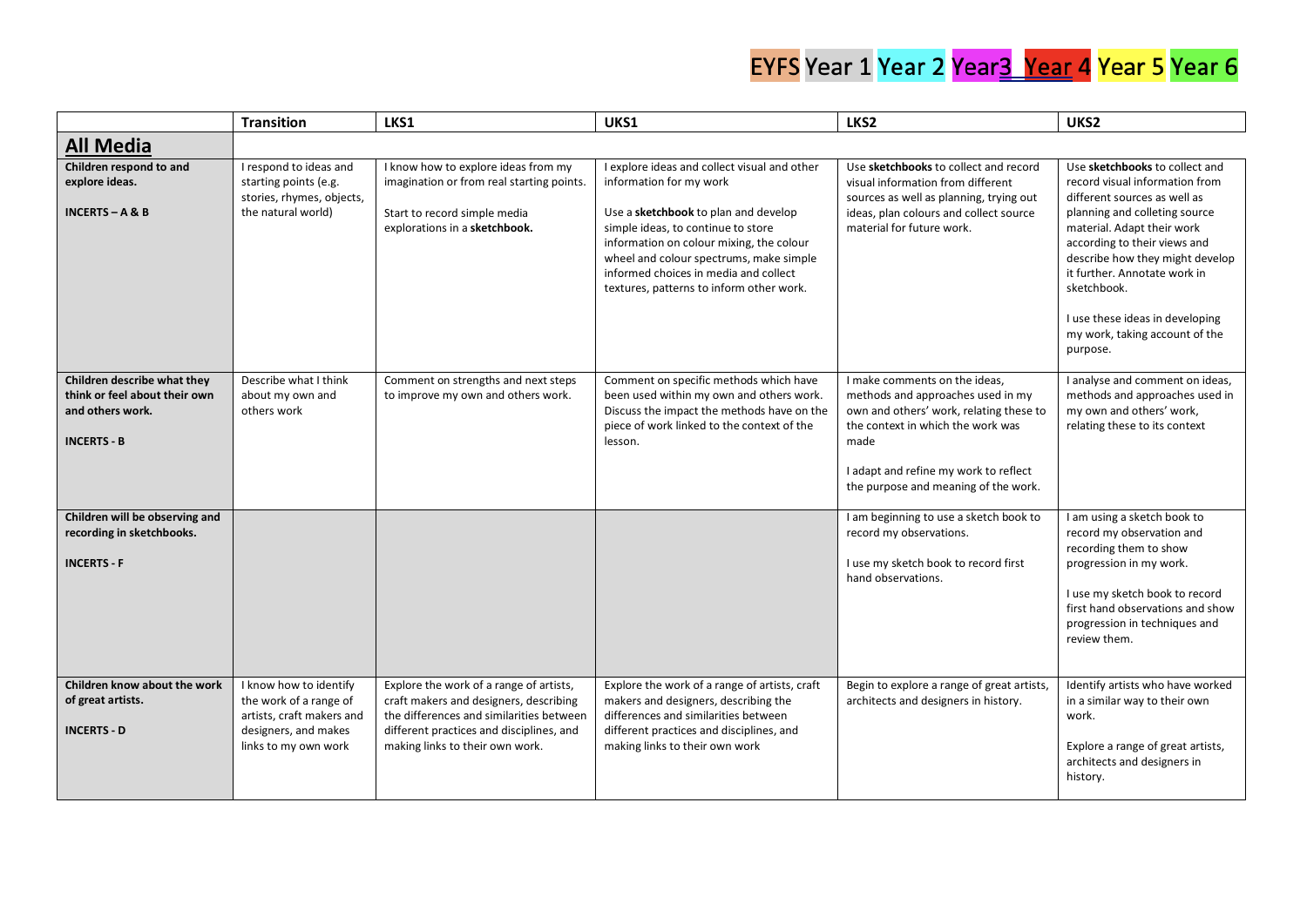|                                                                                                                                                           | <b>Transition</b>                                                                                                                                                                                                                              | LKS1                                                                                                                                                                                                                                                                                                                                                                                                                         | UKS1                                                                                                                                                                                                                                                                                                                               | LKS <sub>2</sub>                                                                                                                                                                                                                                                                                                                                                                                                                                                                                           | UKS <sub>2</sub>                                                                                                                                                                                                                                                                                                                                                            |
|-----------------------------------------------------------------------------------------------------------------------------------------------------------|------------------------------------------------------------------------------------------------------------------------------------------------------------------------------------------------------------------------------------------------|------------------------------------------------------------------------------------------------------------------------------------------------------------------------------------------------------------------------------------------------------------------------------------------------------------------------------------------------------------------------------------------------------------------------------|------------------------------------------------------------------------------------------------------------------------------------------------------------------------------------------------------------------------------------------------------------------------------------------------------------------------------------|------------------------------------------------------------------------------------------------------------------------------------------------------------------------------------------------------------------------------------------------------------------------------------------------------------------------------------------------------------------------------------------------------------------------------------------------------------------------------------------------------------|-----------------------------------------------------------------------------------------------------------------------------------------------------------------------------------------------------------------------------------------------------------------------------------------------------------------------------------------------------------------------------|
| <b>Drawing</b>                                                                                                                                            |                                                                                                                                                                                                                                                |                                                                                                                                                                                                                                                                                                                                                                                                                              |                                                                                                                                                                                                                                                                                                                                    |                                                                                                                                                                                                                                                                                                                                                                                                                                                                                                            |                                                                                                                                                                                                                                                                                                                                                                             |
| Children will use a variety of<br>materials and processes to<br>communicate ideas.                                                                        | Enjoy using graphic tools,<br>fingers, hands, chalk, pens<br>and pencils.                                                                                                                                                                      | Experiment with a variety of media;<br>charcoal, pen, chalk.                                                                                                                                                                                                                                                                                                                                                                 | Begin to control the types of marks made with<br>pencils, rubbers, crayons, pastels, felt tips, the range of media such as crayons, pastels,<br>felt tips, charcoal, pen, chalk.                                                                                                                                                   | select drawing materials that will enhancel select appropriate drawing<br>my work.                                                                                                                                                                                                                                                                                                                                                                                                                         | materials                                                                                                                                                                                                                                                                                                                                                                   |
| <b>INCERTS - C</b>                                                                                                                                        | Use and begin to control a<br>range of media. I draw on<br>different surfaces and<br>coloured paper.<br><b>Produce lines of different</b><br>thickness and tone using a<br>pencil.<br>Start to produce different<br>patterns and textures from | Begin to control the types of marks made Control the types of marks made with the<br>surfaces with a range of media.<br>Develop a range of tone using a pencil to<br>create light/ dark lines in order to sketch<br>lightly (begin to use a variety of drawing<br>techniques such as: hatching, scribbling,<br>stippling, and blending)<br>Investigate textures by describing, naming, Name, match and draw lines/marks from | with the range of media. Draw on different range of media. Draw on different surfaces<br>with a range of media.<br>Begin to use light/dark shading using a pencil<br>while continuing to investigate tone by<br>drawing light/dark lines, light/dark patterns<br>(e.g. hatching) and develop understanding of<br>grades of pencil. | mix different materials to explore effects III know when different materials can<br>mow how to make.<br>know how to use a range of techniques to<br>communicate my ideas.                                                                                                                                                                                                                                                                                                                                  | be combined and use this to good<br>effect<br>choose appropriate techniques to<br>convey the meaning of my work                                                                                                                                                                                                                                                             |
|                                                                                                                                                           | observations, imagination<br>and illustrations.                                                                                                                                                                                                | ubbing, copying. Produce an expanding<br>range of patterns and textures.                                                                                                                                                                                                                                                                                                                                                     | observations.<br>Continue to Investigate textures and produce<br>an expanding range of patterns.                                                                                                                                                                                                                                   |                                                                                                                                                                                                                                                                                                                                                                                                                                                                                                            |                                                                                                                                                                                                                                                                                                                                                                             |
| Children comment on<br>differences/similarities in each<br>other's work and suggest ways of describing simple<br>improving their own.<br><b>INCERTS E</b> | Look and talk about what<br>they have produced,<br>techniques and media used.                                                                                                                                                                  | ook at and talk about own work and that<br>of other artists and the techniques they<br>had used.                                                                                                                                                                                                                                                                                                                             | Discuss own work and others work, expressing<br>thoughts and feelings.<br>Identify changes they might make or how their<br>work could be developed further                                                                                                                                                                         | Develop intricate patterns using different<br>grades of pencil and other implements to<br>create lines and marks.<br>Draw for a sustained period of time at an<br>appropriate level.<br>Experiment with different grades of pencil be through the development of:<br>and other implements to achieve<br>variations in tone and make marks on a<br>range of media.<br>Have opportunities to develop further<br>drawings featuring the third dimension and techniques for different purposes<br>perspective. | adapt and refine my work to reflect<br>my own view of its purpose and<br>meaning.<br>Work in a sustained and<br>independent way to develop their<br>own style of drawing. This style may<br>line, tone, pattern, texture.<br>Draw for a sustained period of time<br>over a number of sessions working<br>on one piece. Use different<br>i.e. shading, hatching within their |
|                                                                                                                                                           |                                                                                                                                                                                                                                                |                                                                                                                                                                                                                                                                                                                                                                                                                              |                                                                                                                                                                                                                                                                                                                                    |                                                                                                                                                                                                                                                                                                                                                                                                                                                                                                            | own work, understanding which<br>works well in their work and why.<br>Have opportunities to develop<br>further simple perspective in their<br>work using a single focal point and<br>horizon. Develop an awareness of<br>composition, scale and proportion in<br>their paintings.                                                                                           |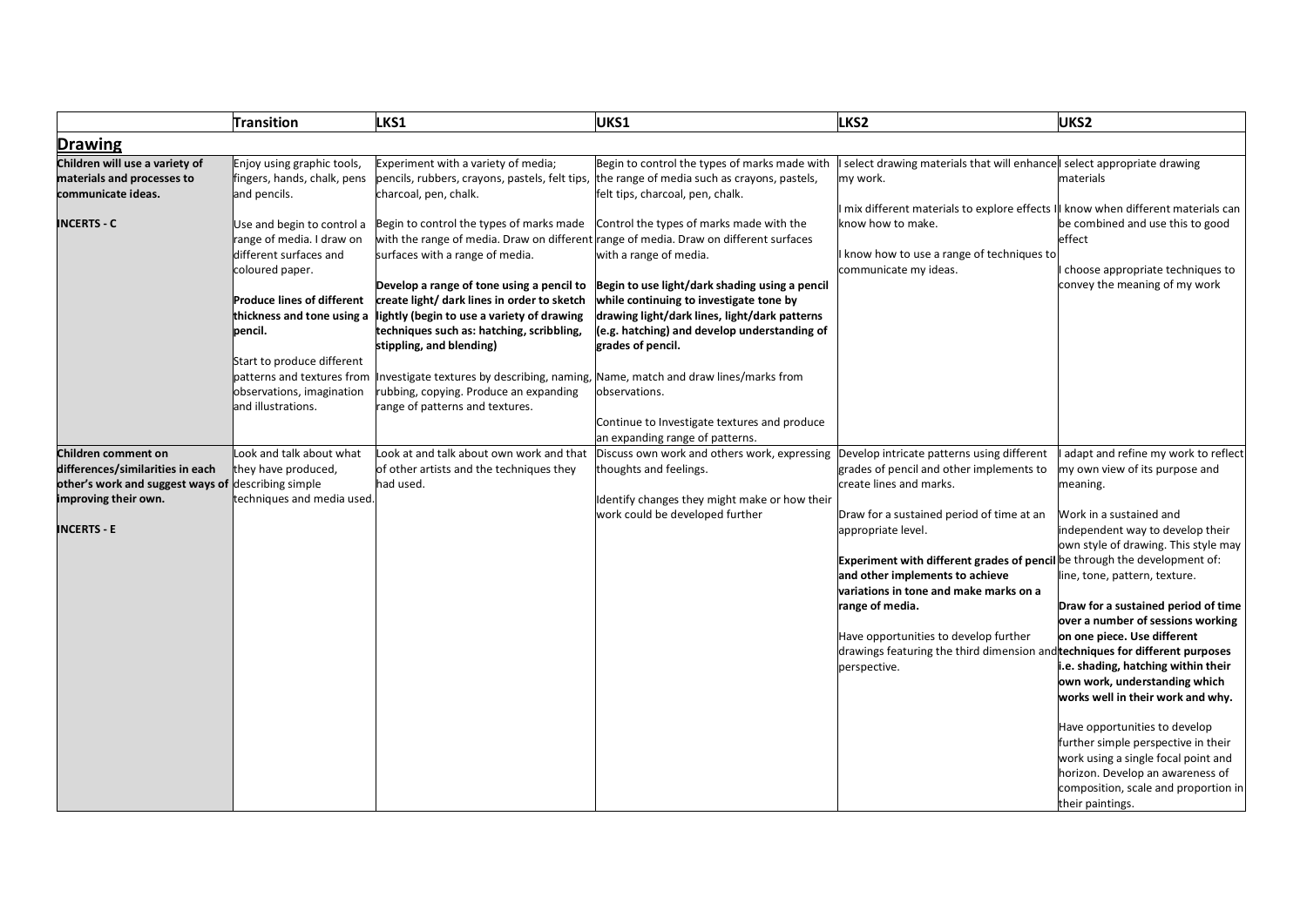| Children use knowledge and<br>understanding of materials to<br>create art work.<br><b>INCERTS C</b> | Create accurate more<br>accurate drawings of<br>people. | Use drawings to tell a story. Create a proficient final drawing that<br>demonstrates use of appropriate skills. | know how to combine light and dark shadows Create a drawing using a range of tones,<br>to create a piece of art.<br>I know how to combine a range of marks made understand why they best suit.<br>in drawing to create a piece of art. | lines using a pencil. Include in their<br>drawing a range of techniques and begin to | Have opportunity to explore modern<br>and traditional artists using ICT and<br>other resources.<br>Develop their own style using tonal<br>contrast and mixed media.<br>Adapt their work according to their<br>views and describe how they might<br>develop it further. |
|-----------------------------------------------------------------------------------------------------|---------------------------------------------------------|-----------------------------------------------------------------------------------------------------------------|----------------------------------------------------------------------------------------------------------------------------------------------------------------------------------------------------------------------------------------|--------------------------------------------------------------------------------------|------------------------------------------------------------------------------------------------------------------------------------------------------------------------------------------------------------------------------------------------------------------------|
| Children know about the work of<br>great artists.<br><b>EXAMPLES</b><br><b>INCERTS - D</b>          |                                                         | <b>Artists:</b> Van Gogh, Seurat                                                                                | Artists: Durer, Da Vinci, Cezanne                                                                                                                                                                                                      | Artists: Picasso, Hopper, Surrealism etc.<br>Goya, Sargent, Holbein.                 | <b>Artists:</b> Moore sketchbooks,<br>Rossetti, Klee, Calder, Cassat.                                                                                                                                                                                                  |

|                                  | <b>Transition</b>                             | KS1                                                              | UKS1                                                                    | <b>LKS2</b>                         | UKS2                                                                |
|----------------------------------|-----------------------------------------------|------------------------------------------------------------------|-------------------------------------------------------------------------|-------------------------------------|---------------------------------------------------------------------|
| <b>Painting</b>                  |                                               |                                                                  |                                                                         |                                     |                                                                     |
| Children will use a variety of   | Enjoy using a variety of tools including      |                                                                  | Experiment with a variety of media; Begin to control the types of marks |                                     |                                                                     |
| materials and processes to       | different size/ size brushes and tools i.e.   | different brush sizes and tools.                                 | made with a range of painting                                           |                                     |                                                                     |
| communicate ideas.               | sponge brushes, fingers, twigs.               |                                                                  | techniques e.g. layering, mixing                                        |                                     |                                                                     |
|                                  |                                               | Practice using a paintbrush correctly media, and adding texture. |                                                                         |                                     |                                                                     |
| <b>INCERTS - C</b>               | Recognise and name the primary colours        | to create different marks.                                       |                                                                         |                                     |                                                                     |
|                                  | being used. Mix and match colours to          |                                                                  | Choose correct paintbrush to                                            |                                     |                                                                     |
|                                  | different artefacts and objects.              | Explore lightening and darkening                                 | produce marks appropriate to work                                       |                                     |                                                                     |
|                                  |                                               | paint with and with and without the land use it correctly.       |                                                                         |                                     |                                                                     |
|                                  | Explore working with paint on different       | use of black or white.                                           |                                                                         |                                     |                                                                     |
|                                  | surfaces and in different ways i.e. coloured, |                                                                  | Continue to experiment in lighten                                       |                                     |                                                                     |
|                                  | sized and shaped paper.                       | Start to mix a range of secondary                                | and darken with and without the                                         |                                     |                                                                     |
|                                  |                                               | colours, moving towards predicting                               | use of black or white. Begin to mix                                     |                                     |                                                                     |
|                                  |                                               | resulting colours.                                               | colour shades and tones.                                                |                                     |                                                                     |
|                                  |                                               |                                                                  |                                                                         |                                     |                                                                     |
|                                  |                                               |                                                                  | Continue to control the types of                                        |                                     |                                                                     |
|                                  |                                               |                                                                  | marks made with the range of                                            |                                     |                                                                     |
|                                  |                                               |                                                                  | media.                                                                  |                                     |                                                                     |
| Children comment on              | Look and talk about what they have            | Look at and talk about own work                                  | Discuss own work and others work, Confidently control the types of      |                                     | I adapt and refine my work to reflect my                            |
| differences/similarities in each | produced, describing simple techniques and    | and that of other artists and the                                | expressing thoughts and feelings.                                       |                                     | marks made and experiment with own view of its purpose and meaning. |
| other's work and suggest ways of | media used.                                   | techniques they had used.                                        |                                                                         | different effects and textures inc. |                                                                     |
| improving their own.             |                                               |                                                                  |                                                                         | blocking in colour, washes,         | Work in a sustained and independent way                             |
|                                  |                                               |                                                                  |                                                                         |                                     | to develop their own style of painting. This                        |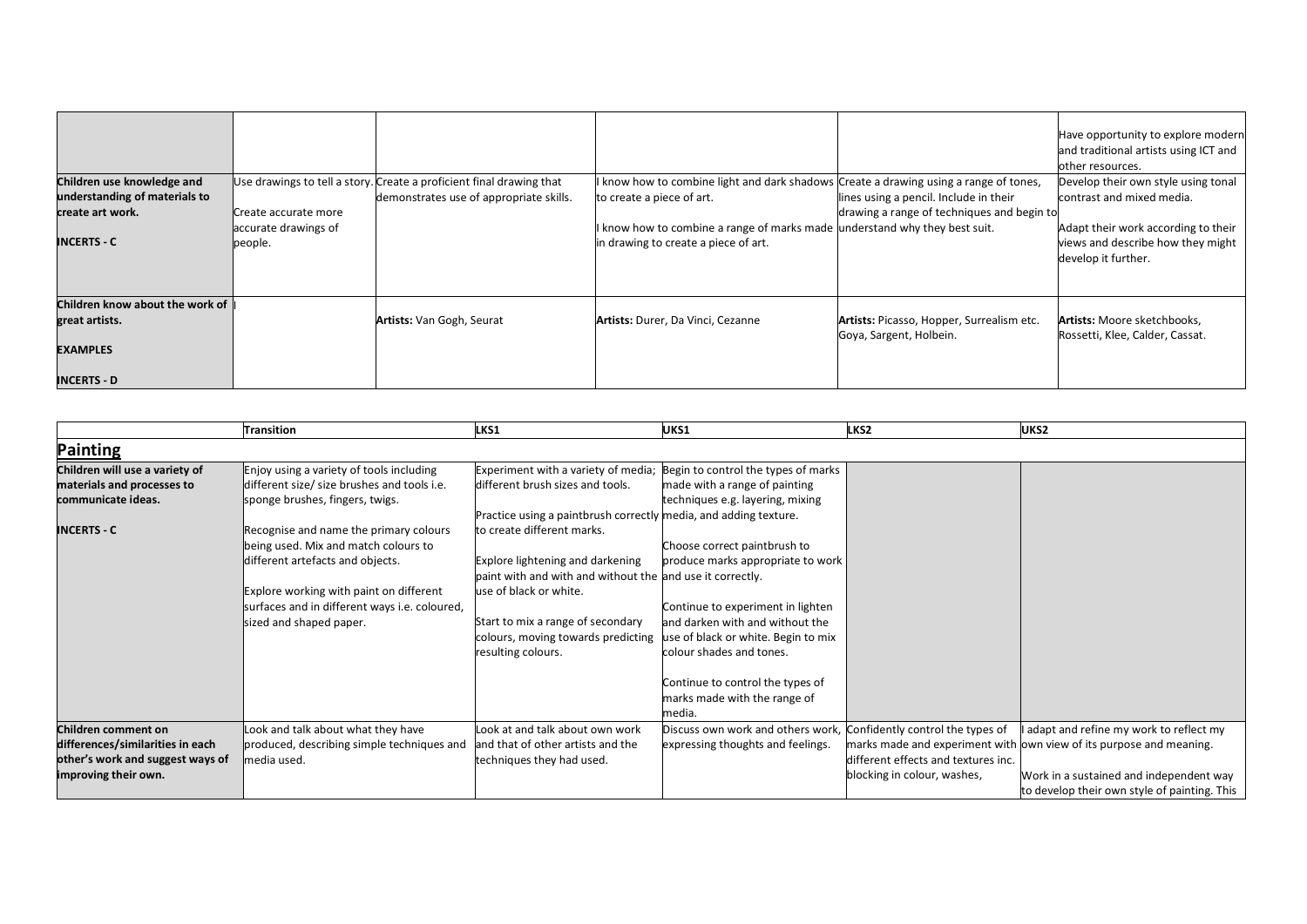| <b>INCERTS - E</b>                                                                                    |                                                          |                                                                                          | Identify changes they might make<br>or how their work could be<br>developed further    | thickened paint creating textural<br>effects.<br>Begin to choose appropriate<br>dark within painting and show<br>understanding of complimentary<br>colours. Mix colour, shades and<br>drawing. | style may be through the development of:<br>colour, tone and shade.<br>Purposely control the types of marks made<br>media to work with. Use light and and experiment with different effects and<br>textures inc. blocking in colour, washes,<br>thickened paint creating textural effects.<br>tones with increasing confidence. Mix colour, shades and tones with<br>confidence building on previous knowledge.<br>Start to develop a painting from a Understanding which works well in their<br>work and why.<br>Have opportunity to explore modern and |
|-------------------------------------------------------------------------------------------------------|----------------------------------------------------------|------------------------------------------------------------------------------------------|----------------------------------------------------------------------------------------|------------------------------------------------------------------------------------------------------------------------------------------------------------------------------------------------|----------------------------------------------------------------------------------------------------------------------------------------------------------------------------------------------------------------------------------------------------------------------------------------------------------------------------------------------------------------------------------------------------------------------------------------------------------------------------------------------------------------------------------------------------------|
| Children use knowledge and<br>understanding of materials to<br>create art work.<br><b>INCERTS - C</b> | Use paint to make images of what they see<br>or imagine. | Create an accomplished final<br>painting that demonstrates use of<br>appropriate skills. | Use a number of brush techniques<br>to produce shapes, textures,<br>patterns and lines | Create a painting inspired by<br>working in the style of a selected<br>artist (not copying).                                                                                                   | traditional artists using ICT and other<br>resources.<br>My paintings are based on observations and<br>can convey realism or an impression of<br>observations                                                                                                                                                                                                                                                                                                                                                                                            |
| Children know about the work of<br>great artists.<br><b>EXAMPLES</b><br><b>INCERTS D</b>              |                                                          | Artists: Klimt, Marc, Klee, Hockney.                                                     | Artists: Pollock, Riley, Monet,<br>Aboriginal                                          | Artists: Rothko, Rivera, Indian<br>Miniatures, O'Keeffe, Abstract<br>Expressionism, Hopper,<br>Rambrant.                                                                                       | Artists: Lowry, Matisse, Margritte.                                                                                                                                                                                                                                                                                                                                                                                                                                                                                                                      |

|                                | <b>Transition</b>                    | LKS1                                    | UKS1                         | LKS <sub>2</sub> | UKS2 |
|--------------------------------|--------------------------------------|-----------------------------------------|------------------------------|------------------|------|
| <b>3D Sculptures</b>           |                                      |                                         |                              |                  |      |
| Children will use a variety of | I enjoy using a variety of malleable | know how to experiment in a             | I know how to use equipment  |                  |      |
| materials and processes to     | media such as clay, papier Mache,    | variety of malleable media such as      | and media with increasing    |                  |      |
| communicate ideas.             | Salt dough.                          | clay, papier Mache, Salt dough,         | confidence.                  |                  |      |
|                                |                                      | modroc.                                 |                              |                  |      |
| <b>INCERTS - C</b>             | I know how to impress and apply      |                                         | I know how to shape, form,   |                  |      |
|                                | simple decoration.                   | know how to shape and model             | construct and model from     |                  |      |
|                                |                                      | materials for a purpose, e.g. pot, tile | observation and imagination. |                  |      |
|                                | I know how to cut shapes using       | from observation and imagination.       |                              |                  |      |
|                                | scissors and other modelling tools.  |                                         | I know how to use coiling in |                  |      |
|                                |                                      | continue to<br>know<br>how to           | addition to other techniques |                  |      |
|                                |                                      | malleable materials<br>manipulate       |                              |                  |      |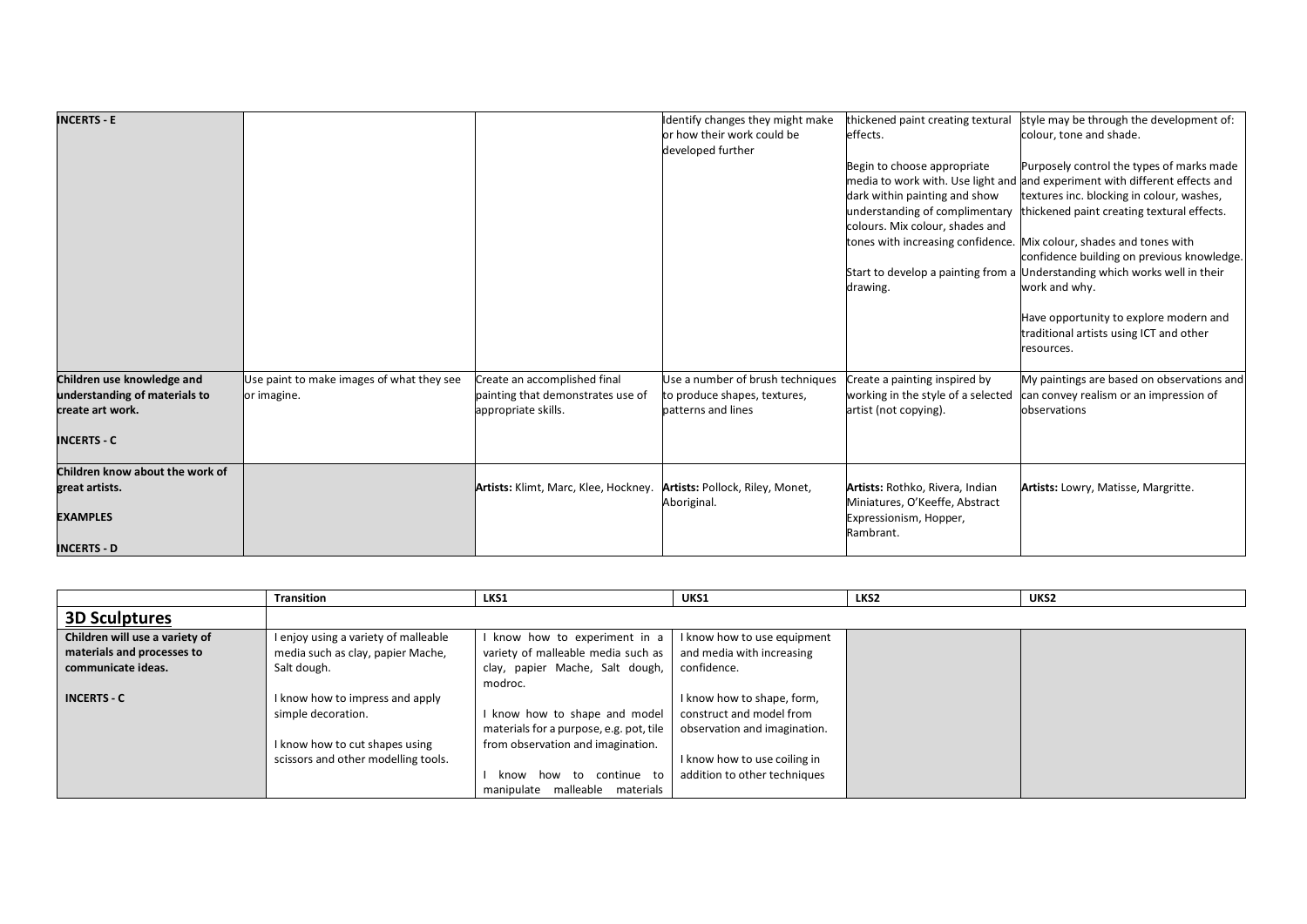|                                                                                                                                           |                                                                                                               | (clay) in a variety of ways including<br>rolling, pinching and kneading.<br>I know how to impress and apply<br>simple decoration techniques:<br>impressed, painted, applied.<br>I know how to use tools and<br>equipment safely and in the correct<br>way. | to create models with<br>malleable materials (clay).<br>I know how to demonstrate<br>experience in surface<br>patterns/ textures and use<br>them when appropriate.<br>I know how to explore carving<br>as a form of 3D art. |                                                                                                                                                                                                                                                                                                                                                                                                                                                                                                                |                                                                                                                                                                                                                                                                                                                                                                                                                                                                                                                                                                                                                                                                                                                                                                                                                        |
|-------------------------------------------------------------------------------------------------------------------------------------------|---------------------------------------------------------------------------------------------------------------|------------------------------------------------------------------------------------------------------------------------------------------------------------------------------------------------------------------------------------------------------------|-----------------------------------------------------------------------------------------------------------------------------------------------------------------------------------------------------------------------------|----------------------------------------------------------------------------------------------------------------------------------------------------------------------------------------------------------------------------------------------------------------------------------------------------------------------------------------------------------------------------------------------------------------------------------------------------------------------------------------------------------------|------------------------------------------------------------------------------------------------------------------------------------------------------------------------------------------------------------------------------------------------------------------------------------------------------------------------------------------------------------------------------------------------------------------------------------------------------------------------------------------------------------------------------------------------------------------------------------------------------------------------------------------------------------------------------------------------------------------------------------------------------------------------------------------------------------------------|
| Children comment on<br>differences/similarities in each<br>other's work and suggest ways of<br>improving their own.<br><b>INCERTS - E</b> | I know how to look and talk about<br>what they have produced, describing<br>simple techniques and media used. | I know how to look at and talk<br>about own work and that of other<br>artists and the techniques they had<br>used.                                                                                                                                         | I know how to discuss own<br>work and others work,<br>expressing thoughts and<br>feelings.<br>I know how to identify changes<br>they might make or how their<br>work could be developed<br>further                          | I work in a safe, organised<br>way, caring for equipment.<br>Secure work to continue at a<br>later date.<br>I know how to make a slip to<br>join to pieces of clay.<br>I know how to decorate, coil,<br>and produce maquettes<br>confidently when necessarily.<br>I know how to model over an<br>armature: newspaper frame<br>for modroc<br>I know how to use recycled,<br>natural and man-made<br>materials to create sculptures.<br>I know how to gain more<br>confidence in carving as a form<br>of 3D art. | I know how to adapt and refine my work<br>to reflect my own view of its purpose and<br>meaning<br>I work in a safe, organised way, caring<br>for equipment. Secure work to continue<br>at a later date.<br>I know how to model and develop work<br>through a combination of pinch, slab,<br>and coil.<br>I know how to demonstrate experience<br>in the understanding of different ways of<br>finishing work: glaze, paint, polish.<br>I know how to work around armatures<br>or over constructed foundations.<br>I know how to demonstrate experience<br>in relief and freestanding work using a<br>range of media.<br>I know how to recognise sculptural<br>forms in the environment: Furniture,<br>buildings.<br>I know how to confidently carve a simple<br>form<br>I know how to solve problems as they<br>occur. |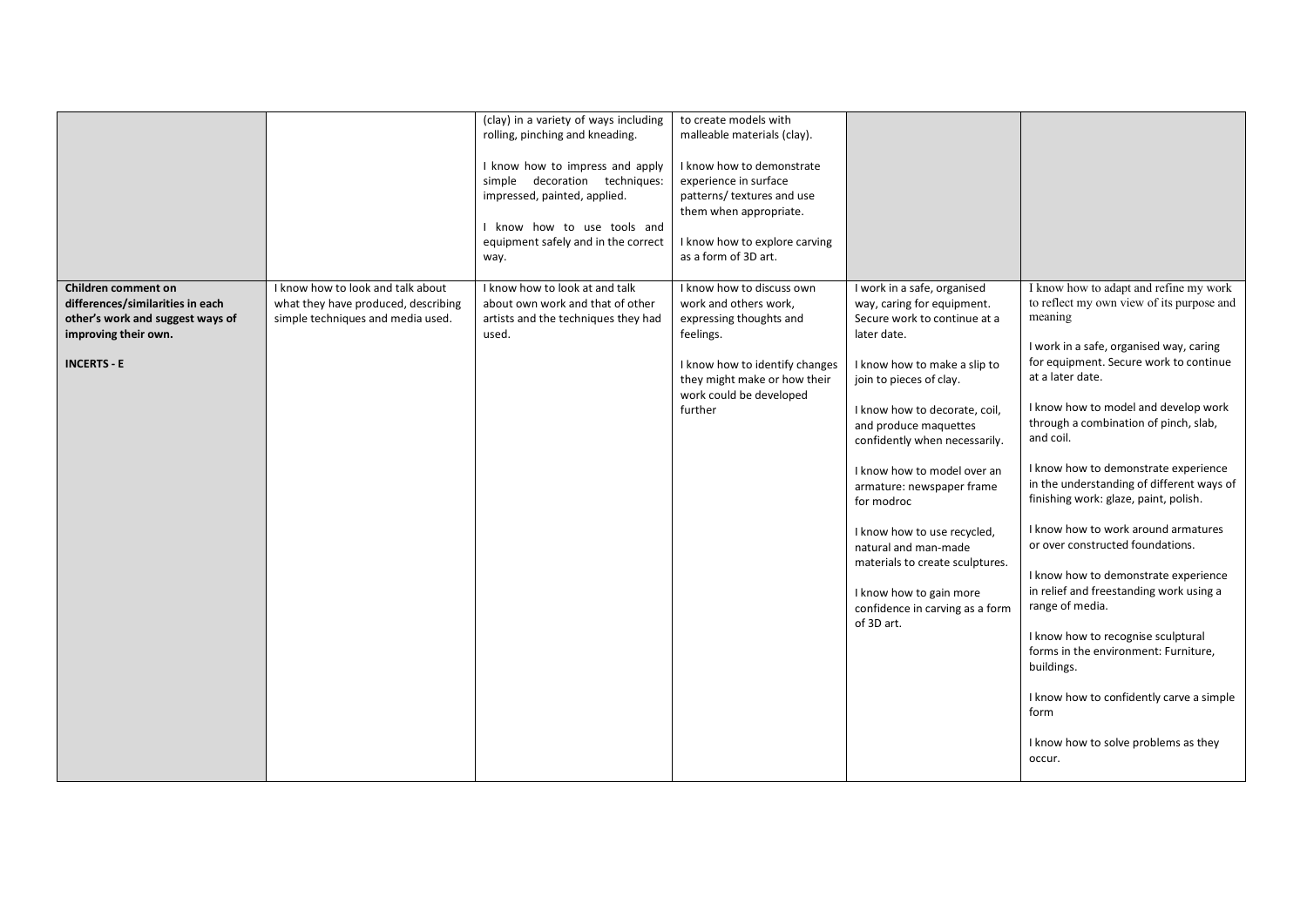|                                                                                                     |                                                                                                                                 |                                                                                                |                                                                                          |                                                                                                                                                                                                                                                        | I have opportunity to explore modern<br>and traditional artists using ICT and<br>other resources.                                                                     |
|-----------------------------------------------------------------------------------------------------|---------------------------------------------------------------------------------------------------------------------------------|------------------------------------------------------------------------------------------------|------------------------------------------------------------------------------------------|--------------------------------------------------------------------------------------------------------------------------------------------------------------------------------------------------------------------------------------------------------|-----------------------------------------------------------------------------------------------------------------------------------------------------------------------|
| Children use knowledge and<br>understanding of materials to create<br>art work.<br><b>INCERTS C</b> | I know how to build a construction/<br>sculpture using a variety of objects<br>e.g. recycled, natural and manmade<br>materials. | I know how to create a resilient 3D<br>artwork using an appropriate<br>technique and material. | I know how to use my clay<br>techniques to apply to pottery<br>studied in other cultures | I know how to use language<br>appropriate to skill and<br>technique.<br>I know how to create a piece<br>that demonstrates awareness<br>of environmental sculpture<br>and found object art. Show<br>awareness of the effect of<br>time upon sculptures. | My 3D work contains both visual and<br>tactile qualities<br>I know how to choose from all of the<br>techniques from levels 1-4 to embellish<br>my work as appropriate |
| Children know about the work of<br>great artists.<br><b>EXAMPLES</b><br><b>INCERTS D</b>            |                                                                                                                                 | Artists: Moore, African, Native<br>American.                                                   | Artists: Hepworth, Arp,<br>Nevelson, Gabo.                                               | Artists: Calder, Segal, Leach,<br>Kinetic, recycled/found object<br>sculptures from Africa and<br>India (Flip-flop art), Egyptian<br>Artefacts, Christo                                                                                                | Artists: Frink, Balla, Andre                                                                                                                                          |

#### **Optional Curriculum Excellence Strands**

|                                | <b>Transition</b>                                                   | LKS1                                                        | UKS1                          | <b>LKS2</b> | UKS2 |
|--------------------------------|---------------------------------------------------------------------|-------------------------------------------------------------|-------------------------------|-------------|------|
| Printing                       |                                                                     |                                                             |                               |             |      |
| Children will use a variety of | enjoy taking rubbings: leaf, brick,                                 | know how to explore printing                                | I know how to continue to     |             |      |
| materials and processes to     | coin.                                                               | simple pictures with a range of                             | explore printing simple       |             |      |
| communicate ideas.             |                                                                     | hard and soft materials e.g. cork,                          | pictures with a range of hard |             |      |
|                                | Simple pictures by printing from                                    | pen barrels, sponge.                                        | and soft materials e.g. cork, |             |      |
| <b>INCERTS C</b>               | objects such as fruit, vegetables and                               |                                                             | pen barrels, sponge.          |             |      |
|                                | sponges                                                             | know how to demonstrate                                     |                               |             |      |
|                                |                                                                     | experience at impressed printing: I know how to demonstrate |                               |             |      |
|                                | know how to develop simple                                          | drawing into ink, printing from                             | experience at impressed       |             |      |
|                                | patterns by using objects.                                          | objects.                                                    | printing: drawing into ink,   |             |      |
|                                |                                                                     |                                                             | printing from objects.        |             |      |
|                                | know how to enjoy using stencils to know how to explore printing in |                                                             |                               |             |      |
|                                | create a picture.                                                   | relief: Sting and card.                                     | I know how to make simple     |             |      |
|                                |                                                                     |                                                             | marks on rollers and printing |             |      |
|                                | know how to make my own                                             | have printed by pressing, rolling, palettes                 |                               |             |      |
|                                | printing blocks                                                     | rubbing and stamping                                        |                               |             |      |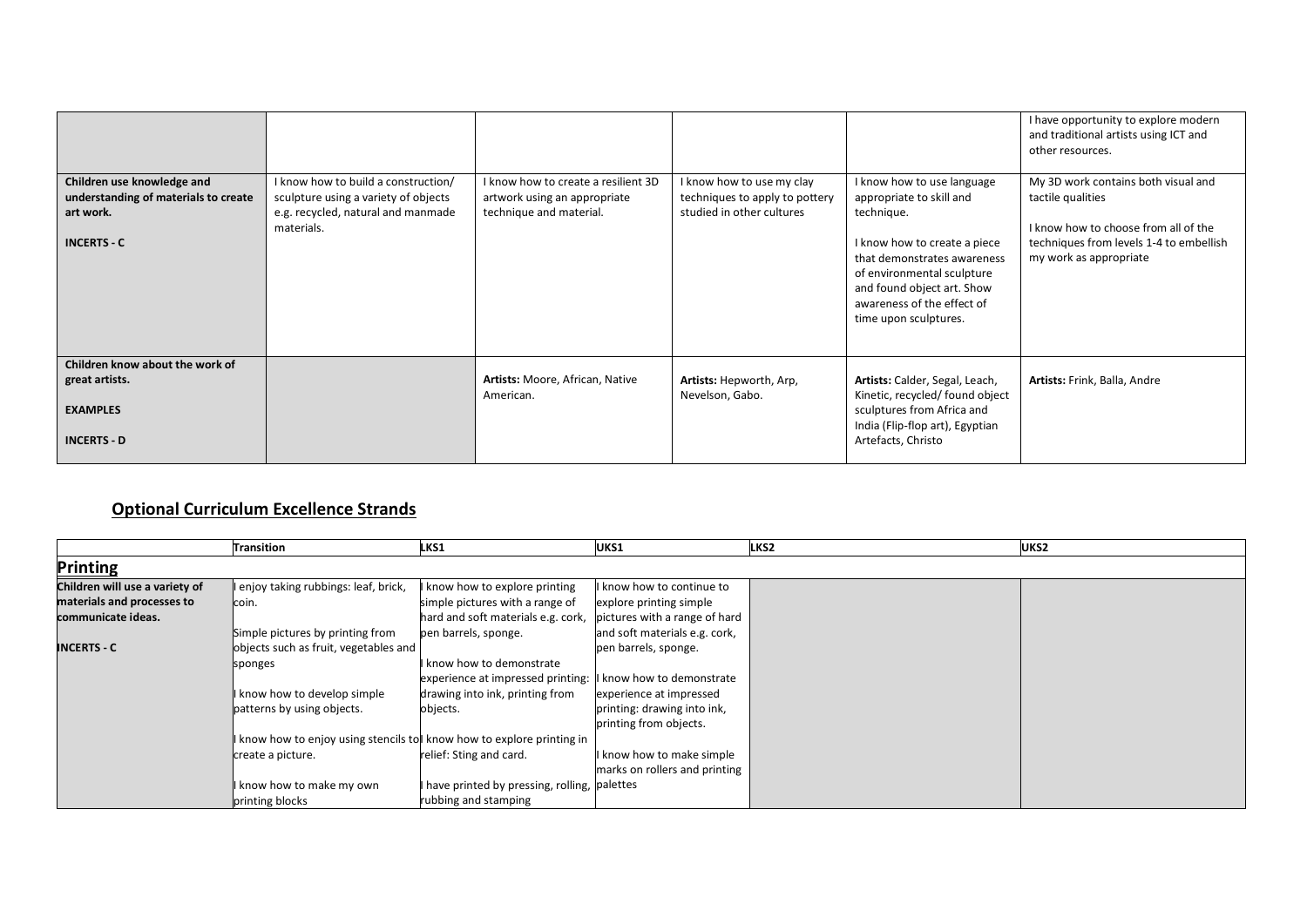|                                                                                                                                                |                                                                                                     | I know how to use equipment and printing.<br>media correctly and be able to<br>produce a clean printed image. | Take simple prints i.e. mono -<br>know how to make my own<br>printing blocks and<br>experiment with different<br>materials for printing<br>know how to use equipment<br>and media correctly and be |                                                                                                                                                                                                                                                                                                                                                                               |                                                                                                                                                                                                                                                                                                                                                                                                                                               |
|------------------------------------------------------------------------------------------------------------------------------------------------|-----------------------------------------------------------------------------------------------------|---------------------------------------------------------------------------------------------------------------|----------------------------------------------------------------------------------------------------------------------------------------------------------------------------------------------------|-------------------------------------------------------------------------------------------------------------------------------------------------------------------------------------------------------------------------------------------------------------------------------------------------------------------------------------------------------------------------------|-----------------------------------------------------------------------------------------------------------------------------------------------------------------------------------------------------------------------------------------------------------------------------------------------------------------------------------------------------------------------------------------------------------------------------------------------|
|                                                                                                                                                |                                                                                                     |                                                                                                               | able to produce a clean<br>printed image<br>know how to experiment<br>with overprinting motifs and<br>colour.                                                                                      |                                                                                                                                                                                                                                                                                                                                                                               |                                                                                                                                                                                                                                                                                                                                                                                                                                               |
| Children comment on<br>differences/similarities in each<br>other's work and suggest ways of techniques and media used.<br>improving their own. | look and talk about what they have I look at and talk about own work<br>produced, describing simple | and that of other artists and the<br>techniques they had used.                                                | know how to discuss own<br>work and others work,<br>expressing thoughts and<br>feelings.                                                                                                           | am increasingly aware of mono and relief printing.<br>know how to demonstrate experience in fabric<br>printing.                                                                                                                                                                                                                                                               | know how to use tools in a safe way.<br>I know how to develop ideas from a range<br>of sources.                                                                                                                                                                                                                                                                                                                                               |
| <b>INCERTS E</b><br>Children use knowledge and                                                                                                 | know how to explore techniques                                                                      | know how to create an effective                                                                               | know how to identify<br>changes they might make or<br>how their work could be<br>developed further<br>know how to compare the                                                                      | know how to expand experience in 3 colour<br>printing.<br>know how to make a precise repeating pattern by<br>creating accurate printing blocks<br>know how to continue to experience in combining<br>prints taken from different objects to produce an end to embroidery.<br>piece.<br>know how to create repeating patterns.<br>know how to create a print that demonstrates | know how to see positive and negative<br>shapes.<br>I know how to demonstrate experience in a<br>range of printmaking techniques.<br>I know how to use print as a starting point<br>know how to start to overlay prints with<br>other media.<br>I know how to describe techniques and<br>processes.<br>have opportunity to explore modern and<br>traditional artists using ICT and other<br>resources.<br>My prints combine a range of visual |
| understanding of materials to<br>create art work.<br><b>INCERTS - C</b>                                                                        | such as repeating, overlapping,<br>rotating and arranging shapes.                                   | print that demonstrates the use of methods and approaches of<br>appropriate techniques and<br>materials.      | different designers in their<br>print techniques                                                                                                                                                   | knowledge of printmaking from other cultures and<br>time periods and shows experimentation with some<br>of these styles.                                                                                                                                                                                                                                                      | elements to reflect a purpose<br>I know how to develop my own style using<br>tonal contrast and mixed media.                                                                                                                                                                                                                                                                                                                                  |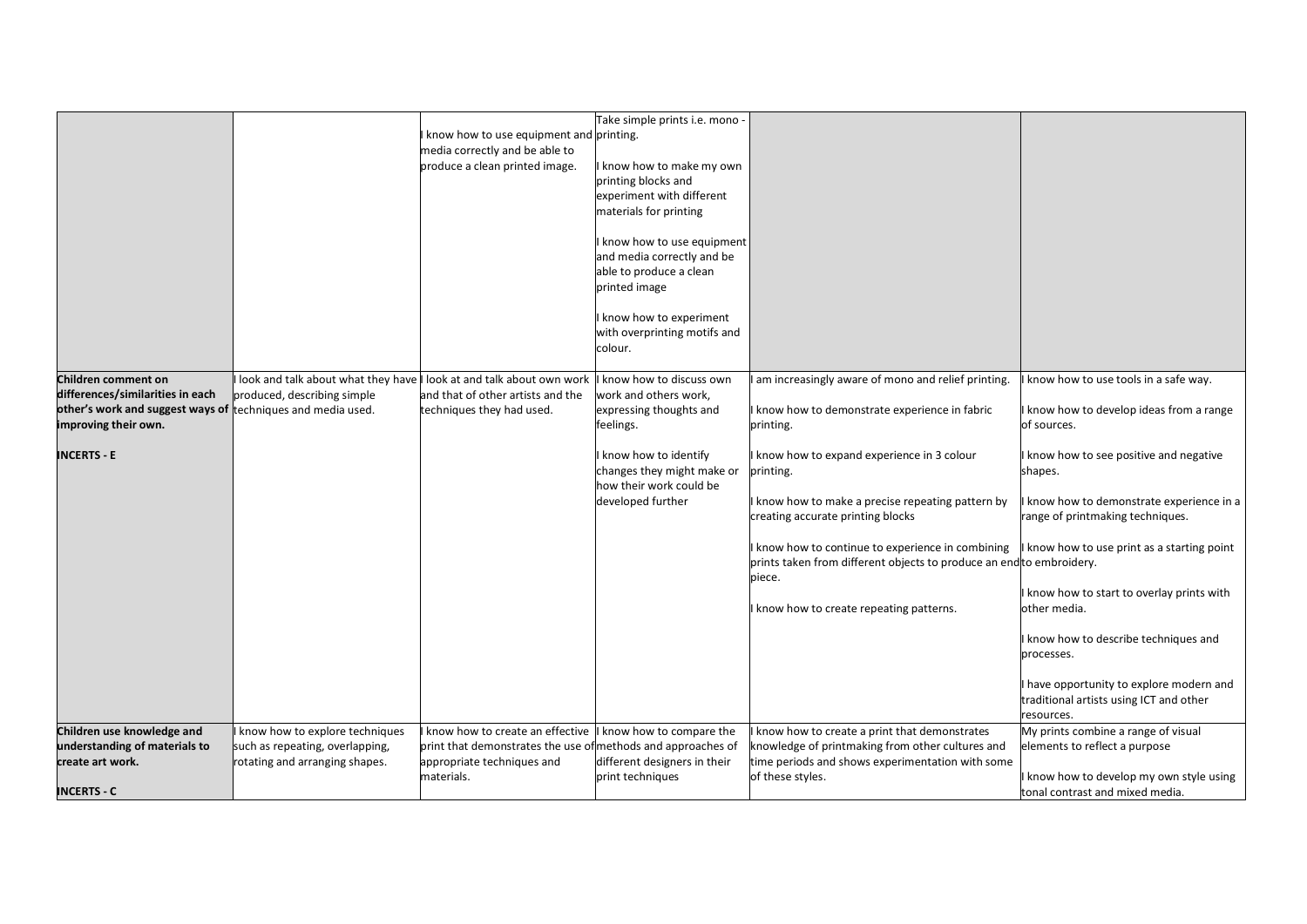|                                                                                            | I know how to begin to identify<br>forms of printing: Books, posters<br>pictures, fabrics, wallpaper.<br>have looked at how artists and<br>designers have used colour,<br>shapes and lines to create<br>patterns | have explored printing from<br>other cultures and time<br>periods |                                                   |                                     |
|--------------------------------------------------------------------------------------------|------------------------------------------------------------------------------------------------------------------------------------------------------------------------------------------------------------------|-------------------------------------------------------------------|---------------------------------------------------|-------------------------------------|
| Children know about the work of<br>great artists.<br><b>EXAMPLES</b><br><b>INCERTS - D</b> | Artists: Warhol, Hokusai                                                                                                                                                                                         | Artists: Hiroshige, Escher                                        | Artists: Morris, Labelling, Rothenstein, Kunisada | <b>Artists: Advertising, Bawden</b> |

|                                          | <b>Transition</b>                                                                     | LKS1                                                               | UKS1                              | LKS2                          | UKS2                                                                      |
|------------------------------------------|---------------------------------------------------------------------------------------|--------------------------------------------------------------------|-----------------------------------|-------------------------------|---------------------------------------------------------------------------|
| Photography                              |                                                                                       |                                                                    |                                   |                               |                                                                           |
| Children will use a variety of materials | enjoy playing with and using iPads and                                                | know how to experiment with a                                      | I know how to identify and        |                               |                                                                           |
| and processes to communicate ideas.      | cameras to take photos.                                                               | variety of different compositions.                                 | recognise examples of             |                               |                                                                           |
|                                          |                                                                                       |                                                                    | photography as a visual tool and  |                               |                                                                           |
| <b>INCERTS - C</b>                       | I know how to show experience choosing become aware of photography as an an art form. |                                                                    |                                   |                               |                                                                           |
|                                          | subjects to photograph.                                                               | art form.                                                          |                                   |                               |                                                                           |
|                                          |                                                                                       |                                                                    | I know how to suggest how the     |                               |                                                                           |
|                                          | I know how to show experience in simplel have some experience of                      |                                                                    | photographer organised the        |                               |                                                                           |
|                                          | composition.                                                                          | manipulating photographs to create                                 | elements or recording of the      |                               |                                                                           |
|                                          |                                                                                       | different effects - using apps.                                    | image                             |                               |                                                                           |
|                                          | enjoy using photos to tell stories or                                                 |                                                                    |                                   |                               |                                                                           |
|                                          | show feelings.                                                                        |                                                                    | I know how to control focus, or   |                               |                                                                           |
|                                          |                                                                                       | know how to collect photographs for zoom settings or move closer   |                                   |                               |                                                                           |
|                                          |                                                                                       | a theme.                                                           | composing their photograph        |                               |                                                                           |
|                                          |                                                                                       |                                                                    | know how to hold and use a        |                               |                                                                           |
|                                          |                                                                                       |                                                                    | camera to select and capture with |                               |                                                                           |
|                                          |                                                                                       |                                                                    | clear intention                   |                               |                                                                           |
|                                          |                                                                                       |                                                                    |                                   |                               |                                                                           |
| Children comment on                      | know how to look and talk about what                                                  | know how to look at and talk about                                 | know how to discuss own work      | know how to plan the use of a | I know how to plan and take photographs to                                |
| differences/similarities in each other's | they have produced, describing simple                                                 | own work and that of other artists and and others work, expressing |                                   |                               | camera to take a specific photo or provide content to be cut and pasted / |
| work and suggest ways of improving       | techniques and media used.                                                            | the techniques they had used.                                      | thoughts and feelings.            | set of photos                 | superimposed into other photographic                                      |
| their own.                               |                                                                                       |                                                                    |                                   |                               | images                                                                    |
|                                          |                                                                                       |                                                                    |                                   |                               |                                                                           |
| <b>INCERTS E</b>                         |                                                                                       |                                                                    |                                   |                               |                                                                           |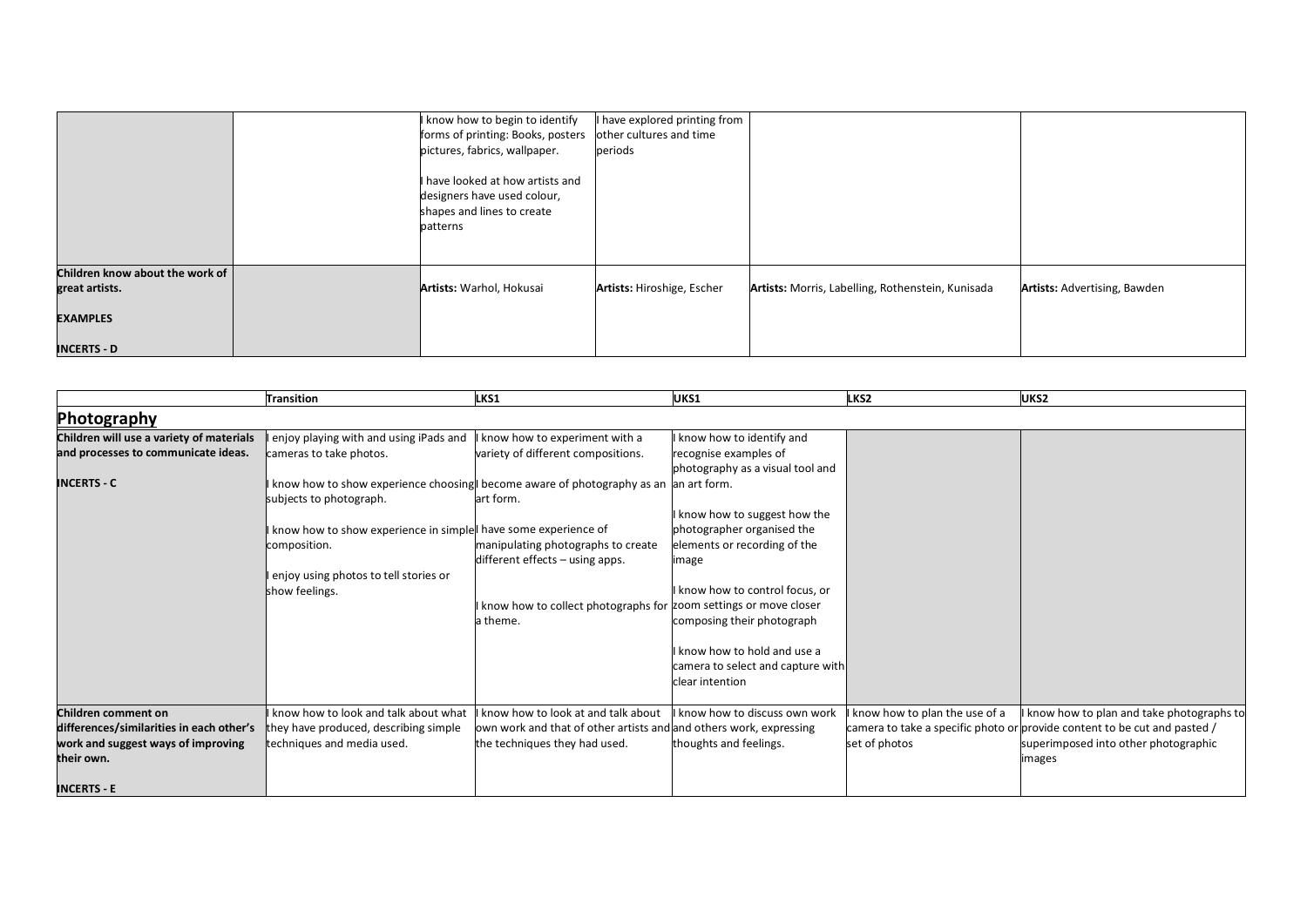|                                                                             |                                      |                                        | know how to identify changes                              | know how to modify an image                              | I experience a variety of lenses - cameras,                                    |
|-----------------------------------------------------------------------------|--------------------------------------|----------------------------------------|-----------------------------------------------------------|----------------------------------------------------------|--------------------------------------------------------------------------------|
|                                                                             |                                      |                                        | they might make or how their                              | on a computer to achieve the best telescopes, binoculars |                                                                                |
|                                                                             |                                      |                                        | work could be developed further                           | quality print.                                           |                                                                                |
|                                                                             |                                      |                                        |                                                           |                                                          | know how to change the camera I know how to take and assemble a                |
|                                                                             |                                      |                                        |                                                           | settings such as flash, to best                          | sequence of photos to make a flick book                                        |
|                                                                             |                                      |                                        |                                                           | capture an image in low light                            | and give impressions of movement                                               |
|                                                                             |                                      |                                        |                                                           | conditions                                               |                                                                                |
|                                                                             |                                      |                                        |                                                           |                                                          | I know how to use a DV camcorder                                               |
|                                                                             |                                      |                                        |                                                           | know how to use zoom to best                             | demonstrating how a camera captures                                            |
|                                                                             |                                      |                                        |                                                           | frame an image and photograph                            | photographic images as a video with a time                                     |
|                                                                             |                                      |                                        |                                                           | from dynamic viewpoints                                  | duration.                                                                      |
|                                                                             |                                      |                                        |                                                           |                                                          |                                                                                |
| Children use knowledge and                                                  | know how to use appropriate language | know how to create a photograph or     | I know how to identify and                                | know how to plan the use of a                            | I know how to plan, take and digitally                                         |
| understanding of materials to create art to describe colours, equipment and |                                      | series of photographs based on a       | recognise examples of                                     |                                                          | camera to take a specific photo or process photographs for a creative purpose, |
| work.                                                                       | composition.                         | theme.                                 | photography as a visual tool and                          | set of photos                                            | working as part of a group                                                     |
|                                                                             |                                      |                                        | an art form.                                              |                                                          |                                                                                |
| <b>INCERTS - C</b>                                                          |                                      | I know how to use appropriate          |                                                           | know how to modify an image                              | I know how to use language appropriate to                                      |
|                                                                             |                                      | language to describe colours,          | know how to suggest how the                               | on a computer to achieve the best skill and technique.   |                                                                                |
|                                                                             |                                      | equipment and composition.             | photographer organised the                                | quality print.                                           |                                                                                |
|                                                                             |                                      |                                        | elements or recording of the                              |                                                          | I know how to write about the visual and                                       |
|                                                                             |                                      | know how to say how other artists      | image                                                     |                                                          | know how to change the camera technical qualities of my work in my             |
|                                                                             |                                      | have used texture, colour, pattern and |                                                           | settings such as flash, to best                          | sketchbook                                                                     |
|                                                                             |                                      | shape in their work                    | know how to control focus, or                             | capture an image in low light                            |                                                                                |
|                                                                             |                                      |                                        | zoom settings or move closer                              | conditions                                               |                                                                                |
|                                                                             |                                      |                                        | composing their photograph                                |                                                          |                                                                                |
|                                                                             |                                      |                                        |                                                           | know how to use zoom to best                             |                                                                                |
|                                                                             |                                      |                                        | know how to hold and use a                                | frame an image and photograph                            |                                                                                |
|                                                                             |                                      |                                        | camera to select and capture with from dynamic viewpoints |                                                          |                                                                                |
|                                                                             |                                      |                                        | clear intention                                           |                                                          |                                                                                |
| Children know about the work of great                                       |                                      |                                        |                                                           |                                                          |                                                                                |
| artists.                                                                    |                                      | Artists: Henri Cartier-Bresson, Ansel  |                                                           |                                                          | Artists: Robert Capra, Jerry Uelsman                                           |
|                                                                             |                                      | <b>Adams</b>                           |                                                           |                                                          |                                                                                |
| <b>EXAMPLES</b>                                                             |                                      |                                        |                                                           |                                                          |                                                                                |
|                                                                             |                                      |                                        |                                                           |                                                          |                                                                                |
| <b>INCERTS - D</b>                                                          |                                      |                                        |                                                           |                                                          |                                                                                |